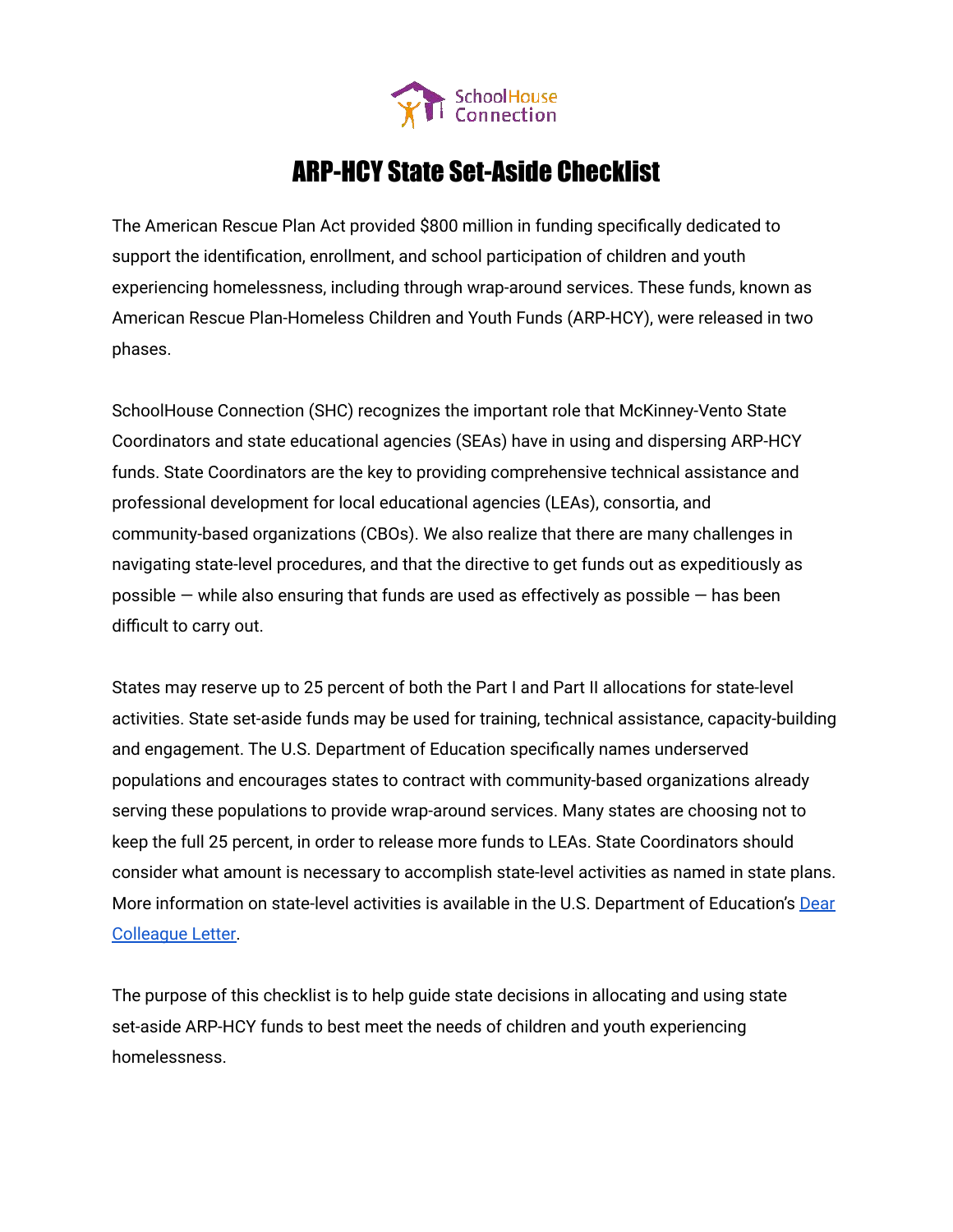## **Considerations in determining the best use of state set-aside funds:**

- $\Box$  How will the SEA gather feedback from the following stakeholders?
	- LEAs
	- Youth
	- Families
	- Homeless liaisons
	- Subgrantees and non-subgrantees
	- Community-based organizations who provide services to homeless children and youth
- $\Box$  Has the state conducted a needs assessment? Consider the following in a needs assessment:
	- The FTE of the State Coordinator and other EHCY program staff
	- Accessing and analyzing data, such as:
		- $\Box$  Numbers of identified students
		- $\Box$  Numbers of students receiving free and reduced lunch
		- $\Box$  Graduation rates
		- $\Box$  Math and literacy assessments
		- $\Box$  Attendance and truancy rates
	- Review gaps in data between McKinney-Vento students, economically disadvantaged students, and non-economically disadvantaged students
	- Topics and frequency of trainings provided to local homeless liaisons
	- Stakeholder feedback on needed resources
- $\Box$  What are the data points that need to be addressed?
	- What advocacy groups can be partners in meeting the needs demonstrated in the data?
- $\Box$  What conversations need to happen between state fiscal staff and EHCY staff?
- $\Box$  Who are the service providers already working with children and youth experiencing homelessness? What partnerships or programs already exist?
	- In Alabama, the SEA is partnering with 211 Connects Alabama (United Way) to provide regional specialists who will walk families through accessing services.
	- $\circ$  In Louisiana, the SEA is partnering with Louisiana Public Broadcasting for media and website development on family engagement in order to support families in engaging with their children's education no matter what their living situation.
	- $\circ$  In Arkansas, the SEA is partnering with two community organizations (Bright Futures and Every Arkansan in order to develop a rapid response structure to bring resources to families.
- $\Box$  How can the funds be used to expand the capacity of existing service providers?
- $\Box$  How can funds be used to increase state-level capacity?
	- Fiscal or grant staff
	- Technical assistance
	- Contracts with national organizations

## **Navigating state procurement processes:**